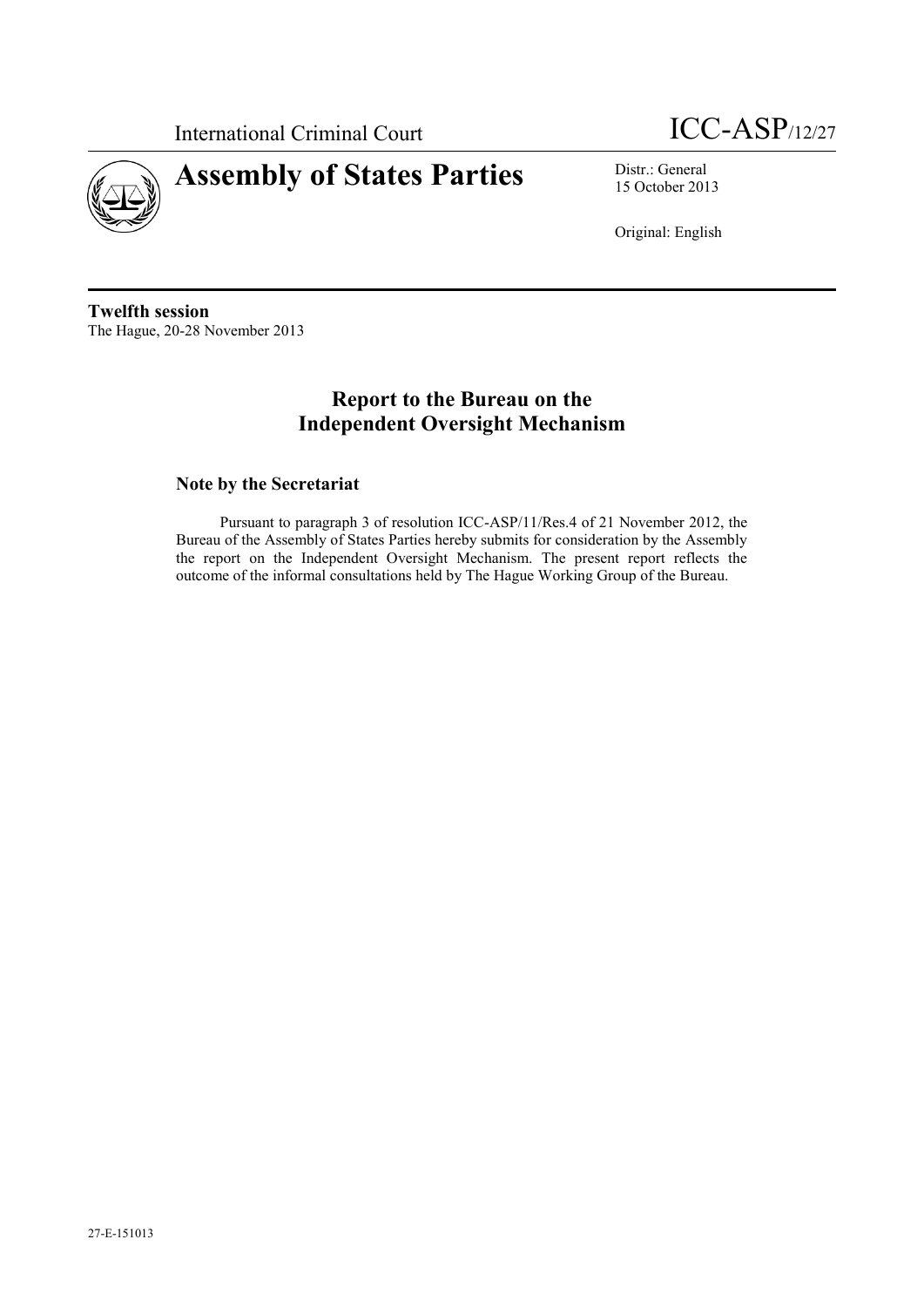# **I. Background**

This report is submitted pursuant to the mandate given to the co-facilitators, Ambassador Jorge Urbina Ortega (Costa Rica) and Ambassador Álvaro Moerzinger Pagani (Uruguay), on the issue of the Independent Oversight Mechanism ("the IOM"), following their appointments by the Bureau of the Assembly of States Parties ("the Assembly") at meetings held on 28 February 2012 and 12 April 2013 respectively.

2. At its eighth session, the Assembly adopted resolution ICC-ASP/8/Res.1, $<sup>1</sup>$  by which it</sup> was decided to establish an independent oversight mechanism in accordance with article 112, paragraph 4, of the Rome Statute. It was decided that the independent professional investigative capacity would be implemented immediately, while the inspection and evaluation elements would be brought into operation subject to a later decision of the Assembly.

3. At its ninth session, the Assembly adopted resolution ICC-ASP/9/Res.5, $^2$  by which it was decided that the investigative function of the IOM shall operate in accordance with the provisions in the appendix to that resolution ("the Operational Mandate"), and decided further that the Bureau shall prepare a report on the operationalization of the investigative function of the IOM and the operation of the inspection and evaluation functions within the oversight mechanism, including the terms of reference and related financial implications, with a view to a decision on its adoption at the tenth session of the Assembly.

4. Resolution ICC-ASP/9/Res.5 also invited the Temporary Head to continue to work on the development of functions, regulations, rules, protocols and procedures of the investigative function of the IOM and submit them to the Assembly for approval. It also invited the Court to continue to work with the Temporary Head on the amendments to existing legal instruments, with a view of the adoption, at the tenth session of the Assembly, of all amendments necessary for the full operationalization of the investigative function of the IOM.

5. At its tenth session, the Assembly adopted resolution ICC-ASP/10/Res. $5^3$  that recognized the importance of a fully functional IOM to the efficient and effective operation of the Court and decided to continue discussions on the matter in close consultation with the organs of the Court, with a view for the Bureau to submit, to the eleventh session of the Assembly, a comprehensive proposal that would make possible its full operationalization.

6. Resolution ICC-ASP/10/Res.5 also invited the IOM working in close consultation with the organs of the Court, Staff Union Council and States Parties, to develop an antiretaliation/whistleblower policy, with a view to its adoption by the Court at the earliest time possible and decided to delegate to the Bureau the following decisions, after taking into consideration possible budgetary implications and operational requirements, and, if necessary, consulting the Committee on Budget and Finance: a) the hiring of the Head of the IOM, b) if necessary, the extension of the mandate of the Temporary Head of the Independent Oversight Mechanism, and c) when to commence recruitment of the P-2 staff member of the IOM.

7. In resolution ICC-ASP/11/Res.4, 4 the Assembly decided to continue discussions on the Independent Oversight Mechanism, fully respecting the provisions in the Rome Statute regarding judicial and prosecutorial independence and the management oversight of the Assembly of States Parties, including articles 40, 42 and 112, with a view to the Bureau submitting to the twelfth session of the Assembly a comprehensive proposal that would make possible the full operationalization of

the Independent Oversight Mechanism. The Assembly also acknowledged with satisfaction information concerning the ant retaliation/whistleblower draft policy developed by the Court in close consultation with the Independent Oversight Mechanism and the Staff Union Council, and invited the Court to adopt it at the earliest time possible.

<sup>&</sup>lt;sup>1</sup> Official Records of the Assembly of States Parties to the Rome Statute of the International Criminal Court, Eighth *session, The Hague, 18-26 November 2009* (ICC-ASP/8/20), vol. I, part II, ICC-ASP/8/Res.1.

<sup>2</sup> *Official Records … Ninth session … 2010* (ICC-ASP/9/20), vol. I, part III, ICC-ASP/9/Res.5.

<sup>3</sup> *Official Records … Tenth session … 2011* (ICC-ASP/10/20), vol. I, part III, ICC-ASP/10/Res.5.

<sup>4</sup> *Official Records … Eleventh session … 2012* (ICC-ASP/11/20), vol. I, part III, ICC-ASP/11/Res.4.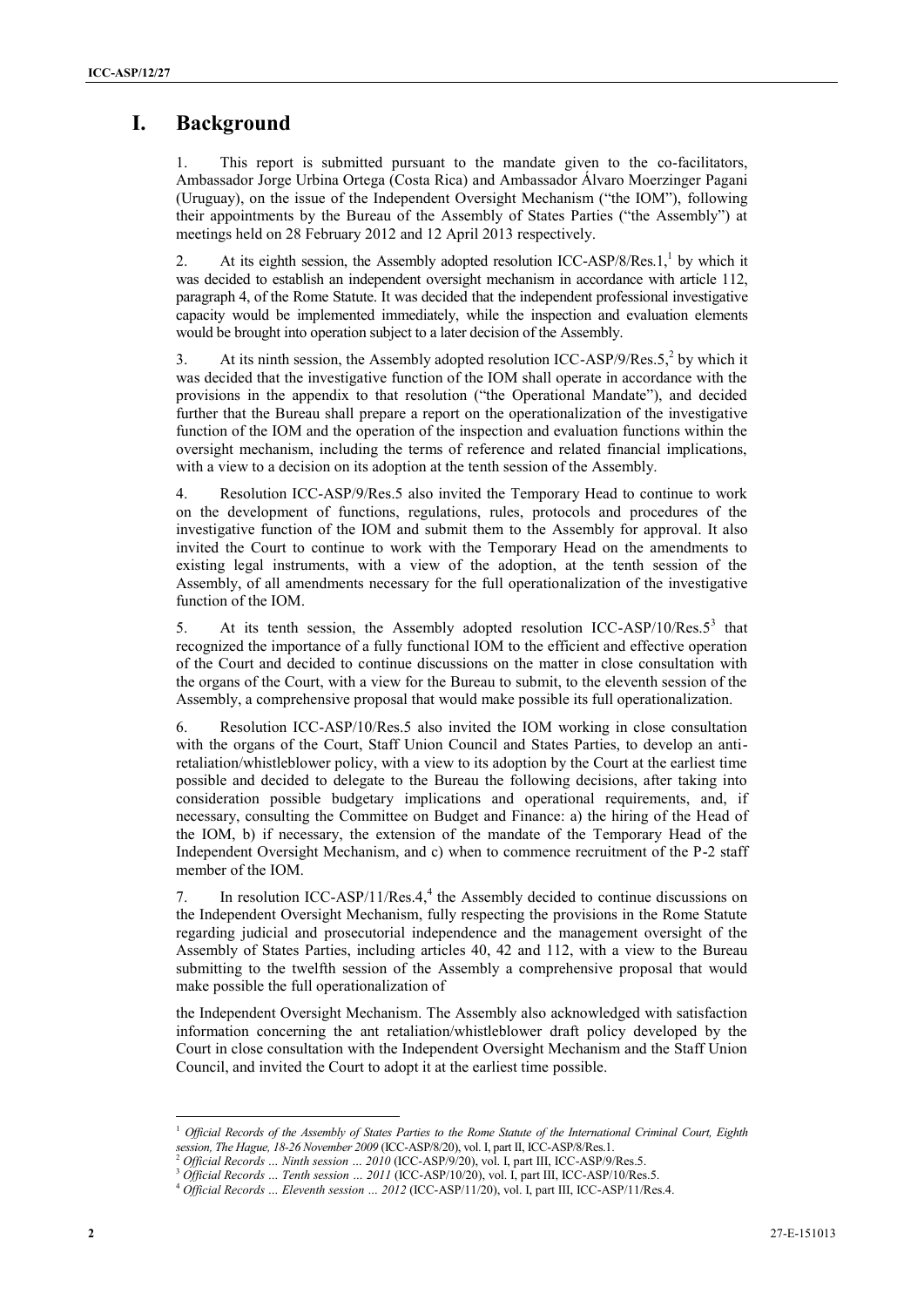8. The Hague Working Group discussed the IOM at its informal consultations held on 26 March, 4 April, 23 April, 7 May, 28 May, 13 June, 20 June, 25 June, 9 July, 16 July, 18 July, 10 September, 19 September, 26 September, 1 October 2013 and 10 October. The co-facilitators also conducted a series of informal meetings with different stakeholders on the issue.

## **II. Temporary staffing of the IOM**

9. On 30 August 2011, upon the recommendation of the Selection Panel, the President of the Assembly requested the Registrar to proceed with the recruitment of Ms. Kristina Carey (United States) as the Temporary Head of the IOM. She accepted the offer and formally started her role in November 2011. On 28 February 2013, the Bureau decided to request an extension of the secondment of the Temporary Head for a period of one year, a request which was accepted by the United Nations Secretariat. On 4 March, the Bureau requested an additional extension of the secondment of the Temporary Head for an additional year. This request was also accepted by the United Nations Secretariat.

## **III. Operationalization of the comprehensive mandate of the IOM**

10. A consensus was reached in 2011 that it would be more efficient to operationalize the IOM when a comprehensive agreement is reached on the modalities for the operation of its three functions.

11. During 2012, The Hague Working Group considered primarily the functions of inspection and evaluation.

12. During 2013, The Hague Working Group engaged in discussions on the functions of the IOM with a view to reaching consensus which would also be accepted by the organs of the Court. Following deliberations, as well as meetings between the co-facilitators and the heads of organs of the Court, The Hague Working Group reached consensus on a draft resolution, which operationalizes the IOM with the comprehensive mandate set out in article 112.4 of the Rome Statute.

## **IV. Budgetary implications (staffing)**

13. In ICC-ASP/9/Res.5, the Assembly established the IOM's staffing structure of two professionals in light of its decision that, initially, the IOM would perform only its investigative function. It decided that if the Assembly chose to operationalize the inspection and evaluation functions in the IOM in the future, it would review the staffing capacity and grades of the head and other staff members as deemed necessary.

14. In 2013, The Hague Working Group, after reaching an agreement on the mandate of the IOM, focused on its staffing. The group agreed that the appropriate staffing capacity required to permit the IOM to perform its legal mandate would be three professional staff members and one general service staff member. The levels of the staff of the IOM were also considered and it was determined that the Head should be at the level of P-5, that there should be a senior evaluations officer at the P-4 level, that there should be a junior-level investigations officer at the P-2 level and a general service staff member (other level) to provide administrative, logistical and, as appropriate, substantive support to the IOM.

# **V. Conclusions and recommendations**

15. The following recommendations to the Bureau of the Assembly of States Parties have been adopted by consensus of the Hague Working Group:

#### **Recommendation 1**

16. That the draft annex attached hereto be included as a resolution at the twelfth session of the Assembly.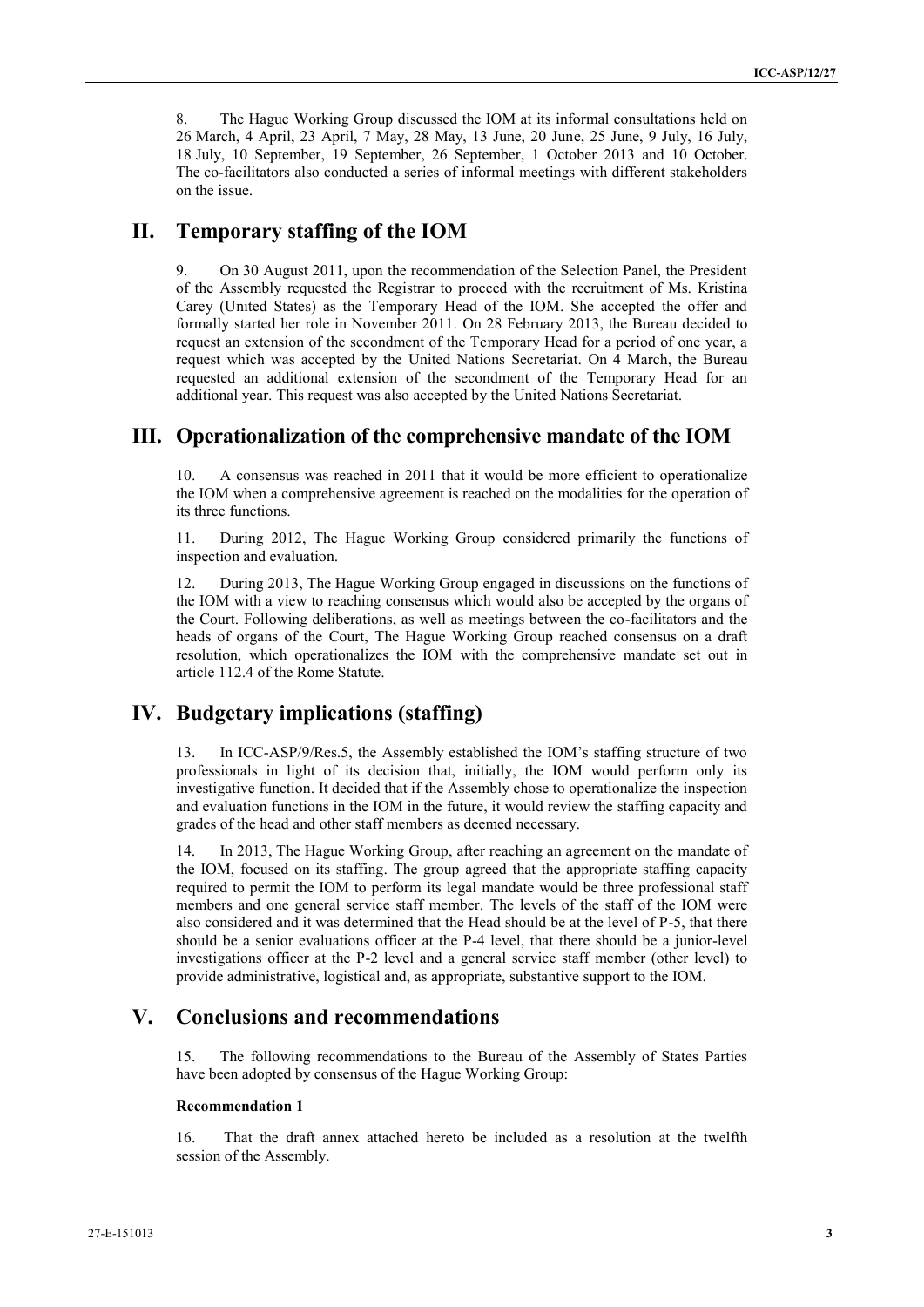#### **Recommendation 2**

17. To delegate to the Bureau decisions regarding the recruitment of the Head of the IOM and its staff, which should to take place at the earliest opportunity following the adoption of the resolution on the IOM at the Assembly's twelfth session.

#### **Recommendation 3**

18. The Temporary Head of the IOM, and when recruited, the Head of the IOM shall prepare the operational manuals for the mechanism and submit this draft to the Bureau.

19. The IOM's quarterly activity reports should refer to the progress achieved in the preparation of the manuals. The report should also contain recommendations on amendments to the legal texts of the Court necessary for the effective functioning of the IOM. It should also contain a progress report on the the anti-retaliation/whistleblower policy and its process of its adoption by the Court.

20. The manuals prepared by the IOM should be annexed to the IOM's first annual report to the Assembly.

21. Any future amendments to the operational manuals should be informed to the Bureau by the Head of the IOM.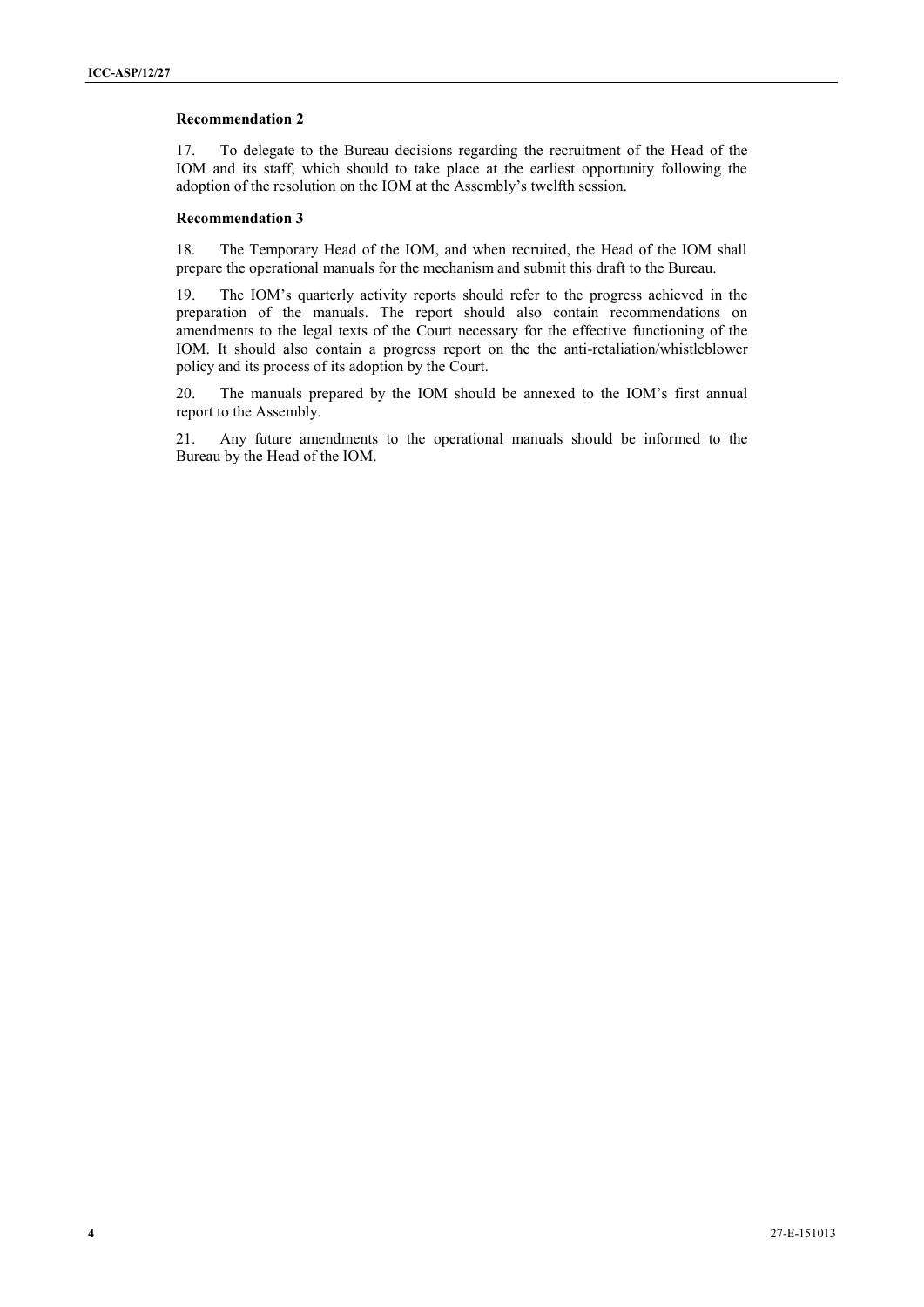### **Annex**

## **Draft resolution on the Independent Oversight Mechanism**

*The Assembly of States Parties,*

*Recalling* the Rome Statute of the International Criminal Court and, in particular article 112, paragraphs 2(b) and 4, of the Rome Statute,

*Recalling* its resolution ICC-ASP/8/Res.1 establishing the Independent Oversight Mechanism,

*Further recalling* its resolutions ICC-ASP/9/Res.5,<sup>2</sup> ICC-APS/10/Res.5<sup>3</sup> and  $ICC-ASP/11/Res.4,$ <sup>4</sup>

*Welcoming* the report of the Bureau on the Independent Oversight Mechanism,<sup>5</sup>

1. *Decides* that the Independent Oversight Mechanism shall perform the functions of investigations, inspection and evaluation in accordance with article 112, paragraph 4, of the Rome Statute;

2. *Urges* the Independent Oversight Mechanism, to continue to work on the development of the legal framework of the three functions of the Independent Oversight Mechanism and to submit them to the Assembly for consideration at its next session. Pending approval, the Independent Oversight Mechanism shall operate subject to provisional rules that it shall establish in accordance with the legal framework of the Court and in accordance with established international best practices;

3. *Invites* the Court to continue to work with the Independent Oversight Mechanism, on the amendments to existing legal instruments, with a view of the adoption, at the next session of the Assembly, of all the amendments necessary for the full operationalization of all functions of the Independent Oversight Mechanism.

4. *Decides that, in view of the mandate of the office,* the Independent Oversight Mechanism shall consist of four staff members: the head of the office, which shall be at the P-5 level, an evaluations officer, who shall be at the P-4 level, one further professional staff member at the P-2 level and administrative support at the general service level;

5. *Invites* the Bureau to commence the recruitment of the Head of the Independent Oversight Mechanism at the earliest possible date.

6. *Recommends* that, in considering the candidates with a view to recruiting the staff of the Independent Oversight Mechanism, the following elements, which include, inter alia, criteria governing the employment of staff of the Court provided in the Rome Statute, be taken into account:

a) The highest standards of efficiency, competency and integrity; <sup>6</sup>

b) The following criteria set forth in article 36, paragraph 8, on the election of judges, which apply mutatis mutandis to the employment of staff:

- i) equitable geographical representation; and
- ii) a fair representation of female and male persons;

That the Head of the Independent Oversight Mechanism should have significant experience, whether national or international, in judicial institutions and bodies;

d) That the selected candidates have the ability to communicate effectively, via written and oral means in at least one, and preferably in both working languages of the Court, and to negotiate effectively through the establishment of constructive interpersonal

<sup>1</sup> *Official Records ... Eighth session ... 2009* (ICC-ASP/8/20), vol. I, part II.

<sup>2</sup> *Official Records ... Ninth session ... 2010* (ICC-ASP/9/20), vol. I, part III.

<sup>3</sup> *Official Records ... Tenth session ... 2011* (ICC-ASP/10/5)*,* vol.1, part III.

<sup>4</sup> *Official Records ... Eleventh session ... 2012* (ICC-ASP/11/4), vol.1, part III.

<sup>&</sup>lt;sup>5</sup> Report of the Bureau on the Independent Oversight Mechanism (ICC-ASP/12/27).

<sup>6</sup> Rome Statute of the International Criminal Court, article 44, paragraph 2.

<sup>7</sup> *Ibid*.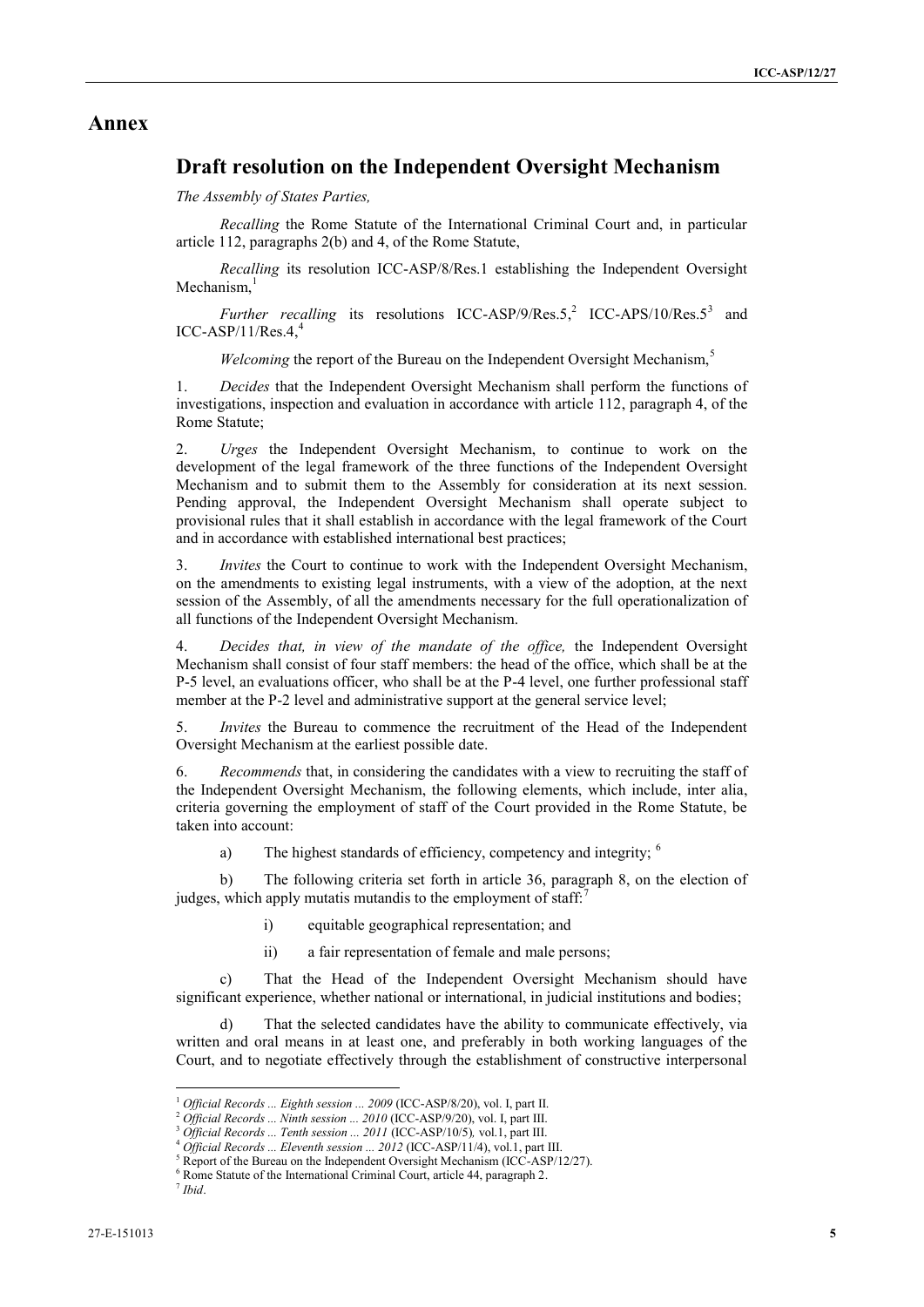relationships in a multicultural setting. Knowledge of another official language of the Court would be an added advantage and asset; and

e) That the vacancies be filled preferably by a national of a State Party to the Rome Statute, or of a State which has signed and is engaged in the ratification or accession process, but that nationals from non-State parties may also be considered.

7. *Decides* that functions of the Independent Oversight Mechanism shall operate in accordance with the provisions of the annex to this resolution. The work and the operational mandate of the Independent Oversight Mechanism will be fully reviewed by the Assembly in its fifteenth session.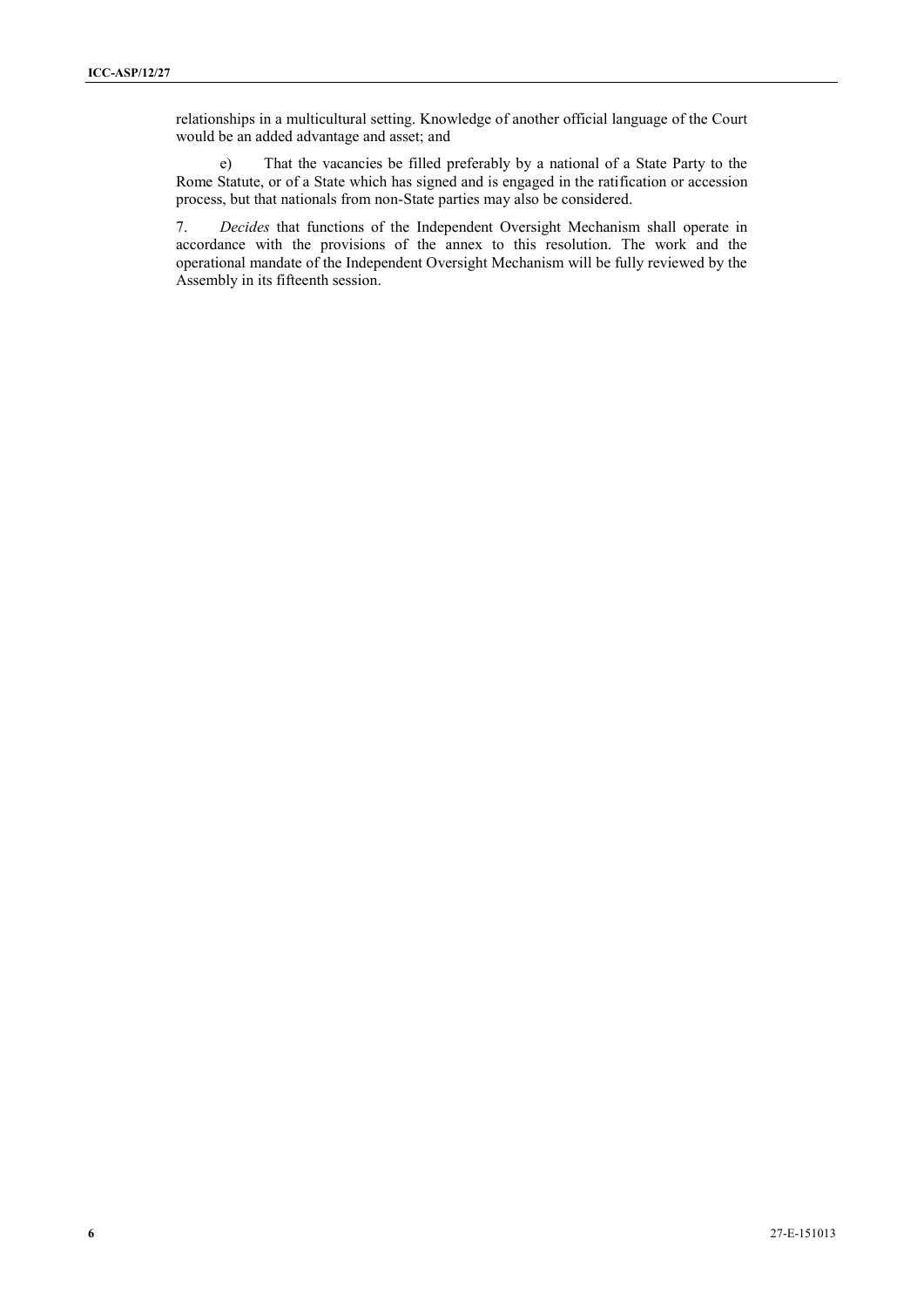## **Appendix**

## **Operational mandate of the Independent Oversight Mechanism**

## **I. Introduction**

1. The Independent Oversight Mechanism (hereinafter IOM or Mechanism) is a subsidiary body of the Assembly of States Parties to the Rome Statute (hereinafter ASP or Assembly), which shall assume the functions prescribed in the Assembly resolution  $ICC-ASP/8/Res.1$ ,<sup>1</sup> as amended by the present resolution.

2. The IOM shall exercise operational independence under the authority of the President of the Assembly.

3. The purpose of the IOM is to ensure the Assembly of the effective and comprehensive oversight of the Court in order to enhance its efficiency and economy.

4. In the conduct of its duties, and in accordance with article 112, paragraph 4, of the Rome Statute, the IOM shall have the authority to initiate on a reasonable basis, carry out and report on any action which it considers necessary to fulfil its responsibilities with regard to its functions without any hindrance or need for prior clearance, except as set forth in the present resolution. The IOM shall not be prohibited from carrying out any action within the purview of its mandate.

## **II. Functions**

5. The effective and comprehensive oversight of the Court by the IOM will be conducted through inspection, evaluation and investigation as prescribed by article 112, paragraph 4, of the Rome Statute.

### **A. Inspection**

### **1. Legal mandate**

6. The IOM shall conduct unscheduled/ad hoc inspections of any premises or processes, as requested by the Bureau. Such inspections are defined as special, unscheduled, on-the-spot verifications made of an activity directed towards the resolution of problems which may or may not have been previously identified.<sup>2</sup>

7. The Independent Oversight Mechanism may conduct unscheduled or ad hoc inspections when requested by a Head of Organ.

#### **2. Procedures**

 $\overline{a}$ 

8. The IOM will implement recognized best practices and adhere to the highest ethical standards in carrying out all inspections.

9. All requests of the Bureau to the Mechanism to conduct inspections will be notified to the appropriate Head of Organ.

10. An inspection requested by the Bureau shall be preceded by a consultation with the appropriate Head of Organ, within five working days of the notification.

11. The concerned Head of Organ may appoint a representative of his/her office, who may witness the inspection.

Establishment of an Independent Oversight Mechanism, adopted at the  $7<sup>th</sup>$  plenary meeting on 26 November 2009, by consensus. See: *Official Records ... Eighth session ... 2009* (ICC-ASP/8/20), vol. I, part II. 2 See *JIU Glossary of Evaluation Terms* (JIU/REP/78/5*)*.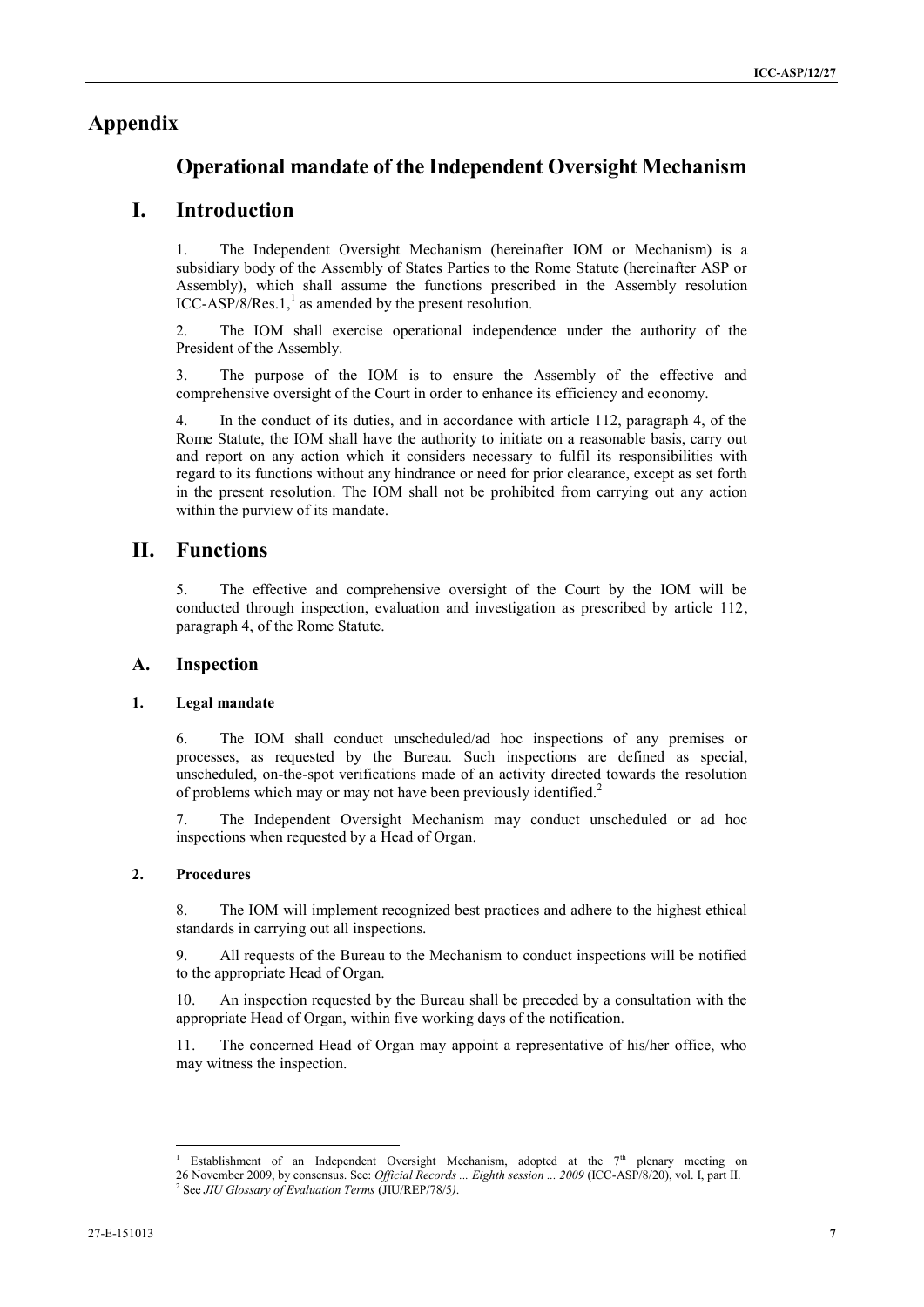### **3. Confidentiality**

12. All requests to the Mechanism to conduct an inspection will be kept confidential, subject to the provisions of paragraph 5 above.

13. All information gathered during an inspection shall be kept confidential by the IOM, in accordance with and subject to the provisions of paragraphs 43 and 44 below.

14. Upon completion of an inspection requested by the Bureau, the IOM shall deliver the report to the President of the ASP, who shall forward it to the Assembly or its Bureau, as appropriate. The Assembly or the Bureau is solely responsible for any subsequent distribution or publication.

15. In those cases where the IOM agrees to conduct an inspection following a request from a Head of Organ, it shall deliver its inspection report to the requesting authority upon completion, who will be solely responsible for any subsequent distribution or publication.

### **B. Evaluation**

### **1. Legal mandate**

16. The IOM shall provide evaluations of any programme, project or policy as requested by the Assembly or the Bureau. Evaluation is defined as a judgement made of the relevance, appropriateness, effectiveness, efficiency, impact and sustainability of a project or programme, based on agreed criteria and benchmarks. It involves a rigorous, systematic and objective process in the design, analysis and interpretation of information to answer specific questions. It provides assessments of what works and why, highlights intended and unintended results, and provides strategic lessons to guide decision-makers and inform stakeholders.<sup>3</sup>

17. The IOM may conduct an evaluation if requested by a Head of Organ.

18. The IOM may, upon request of the Assembly, its Bureau or any Head of Organ, provide coordination for any evaluation conducted by an external consultancy or by any high-level peer-review panel established by the Assembly, its Bureau or any Head of Organ, for the purposes of evaluating any aspect of the Court's operations.

19. The IOM may provide, upon request of any Head of Organ, technical support to the relevant Organ in establishing or maintaining internal monitoring or evaluation of any project, programme or initiative.

20. The IOM shall have unrestrained access to all internal evaluations conducted by the Court.

### **2. Procedures**

21. The IOM will implement recognized best practices and adhere to the highest ethical standards in carrying out all evaluations.

22. If, following an assessment of its resources and of the pending requests for evaluation from the Assembly or the Bureau, the IOM determines that it cannot undertake the evaluation requested by a Head of Organ, it shall provide a written response to the requesting authority, providing technical guidance so that the evaluation can be conducted internally or make recommendations on outsourcing options.

### **3. Confidentiality**

 $\overline{a}$ 

23. All requests for carrying out an evaluation, addressed to the Mechanism by the ASP, its Bureau or the Court, will be kept confidential by the IOM.

24. All information gathered during an evaluation process, shall be kept confidential by the IOM, in accordance with and subject to the provisions of paragraphs 43 and 44 below.

<sup>3</sup> See United Nations Development Programme, Evaluation Policy, para.9 (http://web.undp.org/evaluation/policy.htm).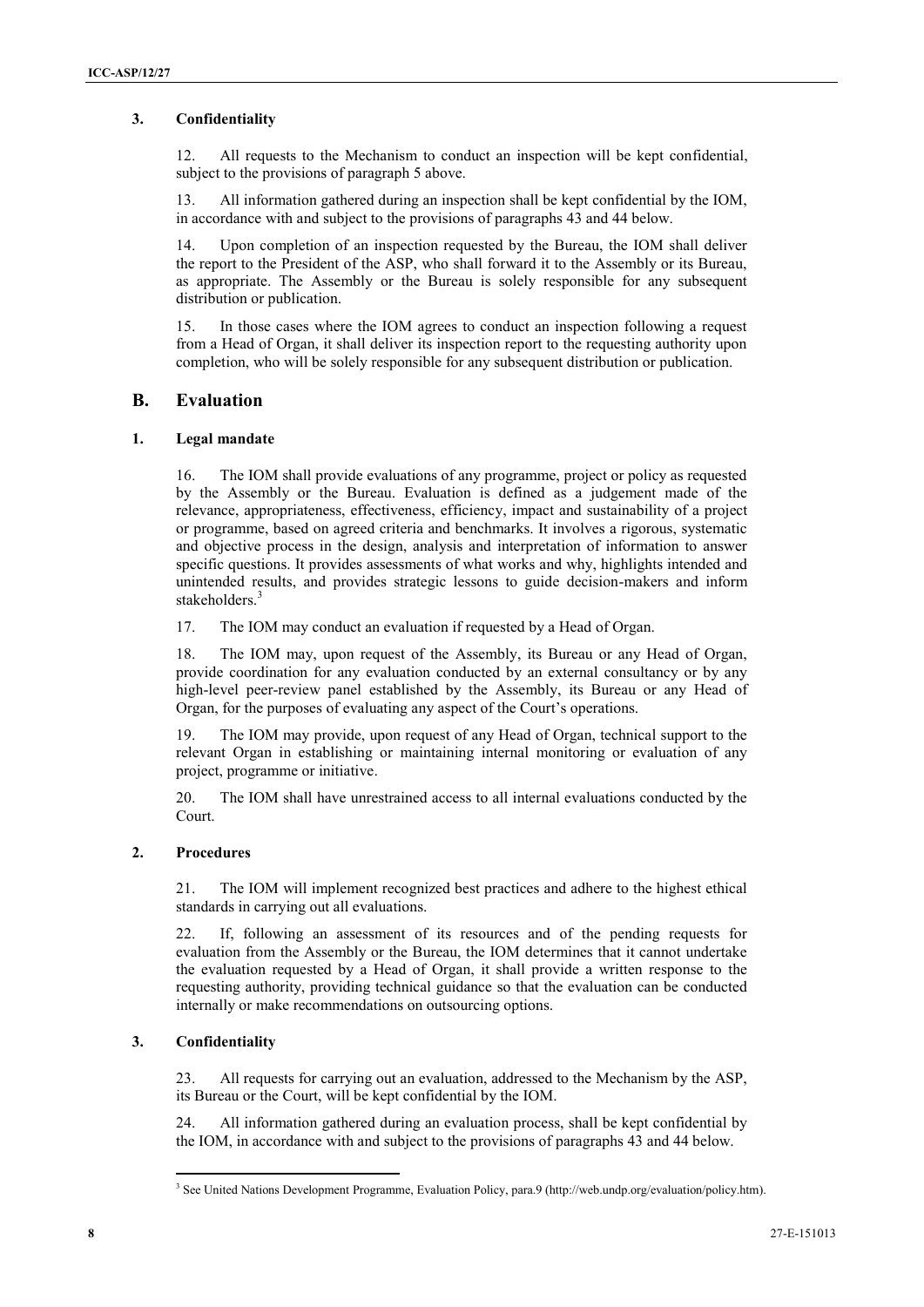25. Upon completion of an evaluation requested by the Assembly or its Bureau, the IOM shall deliver an evaluation report to the President of the ASP, who shall forward it to the Assembly or its Bureau, as appropriate. The Assembly or the Bureau is solely responsible for any subsequent distribution or publication.

26. In those cases where the IOM agrees to conduct an evaluation requested by a Head of Organ, it shall deliver the evaluation report to the requesting authority upon completion, who will be solely responsible for any subsequent distribution or publication.

### **C. Investigation**

### **1. Legal mandate**

27. The authority of the IOM does not in any way impede the authority or independence granted by the Rome Statute to the Presidency, judges, Registrar or Prosecutor of the Court. In particular, the IOM will fully respect the judicial and prosecutorial independence and its activities will not interfere with the effective functioning of the Court.

28. The IOM may receive and investigate reports of misconduct<sup>4</sup> or serious misconduct, 5 including possible unlawful acts by a judge, the Prosecutor, a Deputy Prosecutor, the Registrar and the Deputy Registrar of the Court (hereinafter "elected officials"), all staff subject to the Staff and Financial Regulations and Rules of the Court (hereinafter "staff" or "staff member") and all contractors and/or consultants retained by the Court and working on its behalf (hereinafter "contractors").<sup>6</sup> An investigation is defined as a legally based and analytical process designed to gather information in order to determine whether wrongdoing has occurred and, if so, the persons or entities responsible.<sup>7</sup>

29. The IOM will not investigate contractual disputes or human resource management issues, including work performance, conditions of employment or personnel-related grievances.

30. The Mechanism will not investigate offences under article 70 of the Rome Statute.

#### **2. Procedure**

 $\overline{a}$ 

31. In carrying out all investigations, the IOM will implement recognized best practices and adhere to the highest ethical standards.

32. The IOM shall notify the Presidency, Registrar or Prosecutor of the receipt of a report that merits an investigation of misconduct or serious misconduct, including possible unlawful acts, by staff and contractors under their respective authority. Such notification does not include revealing the identity of the information source or any such circumstance, which might lead to the identification of the source, and such notification, must be treated as strictly confidential.

33. All reports of misconduct or serious misconduct, including possible unlawful acts, made against an elected official, staff member or contractor shall, if received by the Court, be submitted to the IOM.<sup>8</sup> Any person submitting such reports may also elect to submit a copy to the Presidency of the Court for informational purposes only. Likewise, staff

<sup>4</sup> As defined in Rule 25.1.b of the Rules of Procedure and Evidence. Misconduct, also described in the Staff Rules as "unsatisfactory conduct", which includes any act or omission by elected officials, staff members or contractors in violation of their obligations to the Court pursuant to the Rome Statute and its implementing instruments, Staff and Financial Regulations and Rules, relevant administrative issuances and contractual agreements, as appropriate. <sup>5</sup> As defined in Rule 24.1.b of the Rules of Procedure and Evidence.

<sup>&</sup>lt;sup>6</sup> The term "contractor" or "consultant" does not include an "intermediary", who is broadly defined as an individual or entity that facilitates contact between the Court and a witness, victim or other source of information. Therefore the scope of the Independent Oversight Mechanism does not extend to the activities of an "intermediary" and any reported misconduct received by the mechanism regarding an "intermediary" shall be duly referred to the relevant organ head for their information.

<sup>7</sup> OIOS Investigations Manual, March 2009, [\(http://www.un.org/depts/oios/pages/id\\_manual\\_mar2009.pdf\)](http://www.un.org/depts/oios/pages/id_manual_mar2009.pdf), p.3.

<sup>&</sup>lt;sup>8</sup> The IOM shall duly consider all reported misconduct claims submitted to it, however, the mechanism retains discretionary authority to decide which matters to investigate. Those matters which the IOM does not intend to investigate, will be referred to the relevant entity for their appropriate action.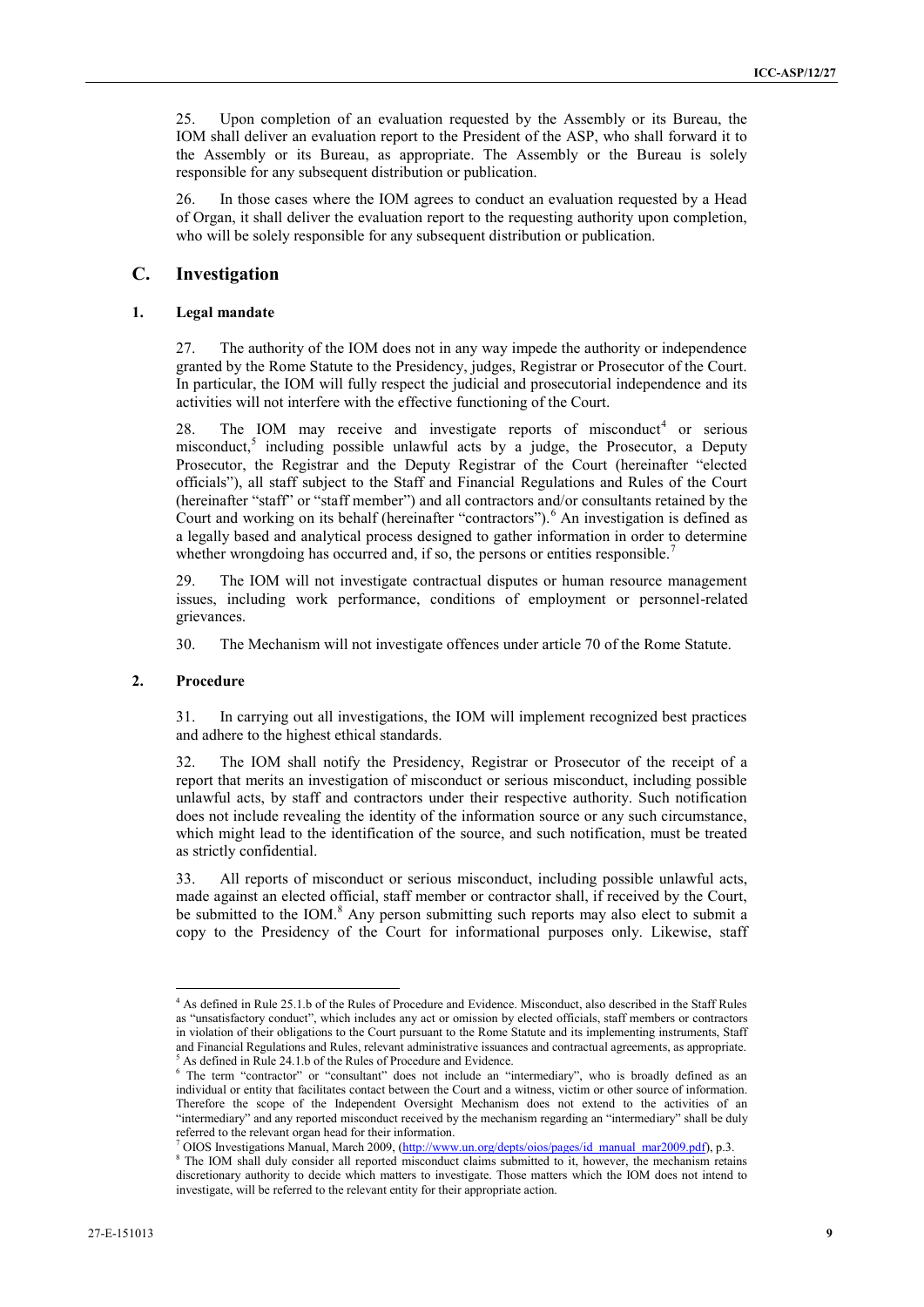members submitting a report against other staff members may elect to submit a copy of their report to the Prosecutor or Registrar, as appropriate.

34. Any investigation of a staff member or contractor by the IOM shall be preceded by a consultation with the appropriate Head of Organ. That consultation shall take place within 5 working days of the IOM's notice to the Head of Organ of an intention to investigate a matter. The IOM shall use all appropriate diligence to address concerns of heads of organs in order to avoid any negative impact on on-going investigative, prosecutorial and judicial activities resulting from the proposed investigation.

35. Should, following consultation between the IOM and the relevant Head of Organ, there be a basis to believe that the proposed investigation by the IOM is outside of its legal mandate, the Head of Organ shall report such concerns to the Bureau and may seek a determination of the matter from the Presidency of the International Criminal Court. In order to reach that determination, the Presidency will follow the procedure established in Regulation 120.1 of the Regulations of the Court.<sup>9</sup> A determination of the matter will be issued within 15 working days. Should the Presidency not be able to reach a decision within 15 working days, it may order a one-time extension of an additional 15 working days. The proposed investigation shall be suspended pending the Presidency's decision and such decision shall be final and binding.

36. Investigations into reported misconduct or serious misconduct, including possible unlawful acts, by contractors will be undertaken pursuant to the terms of the contract where stipulated, otherwise the IOM will act in accordance with its own established procedures reflecting recognized best practices.

37. The transmittal of reports of misconduct or serious misconduct, including possible unlawful acts, to the Mechanism with knowledge of its falsity or with wilful disregard of its truth or falsity shall constitute misconduct, for which disciplinary measures may be imposed.

#### **3. Confidentiality**

38. Reports of possible misconduct or serious misconduct received by the IOM shall be treated in complete confidence, in accordance with and subject to the provisions on paragraphs 43 and 44 below.

39. The procedures and related arrangements described below are designed to protect individual rights:

i) Staff of the IOM shall be responsible for safeguarding the reported allegations from accidental, negligent or unauthorized disclosure, as well as for ensuring that the identity of the staff members and others who submitted such reports to the office is not disclosed, except as otherwise provided in the present resolution;

ii) Unauthorized disclosure of the said reports by staff of the IOM shall constitute misconduct, for which disciplinary measures may be imposed;

iii) The identity of a staff member or other person who submits reports to the IOM may only be disclosed by the office where such disclosure is necessary for the conduct of proceedings, whether administrative, disciplinary or judicial and only with their consent. However, such protection will not be provided when a staff member or other person discloses their own identity to a third party, including the Court, or submits a knowingly false or wilfully reckless report to the office;

iv) Confidential reports of misconduct or serious misconduct, including possible unlawful acts, may be used in the official reports of the IOM, without attribution directly or indirectly as to the source or identity of the individuals involved or implicated.

<sup>9</sup> Regulation 120 of the Regulations of the Court should be amended to include the determination of whether a proposed investigation is within the legal mandate of the IOM.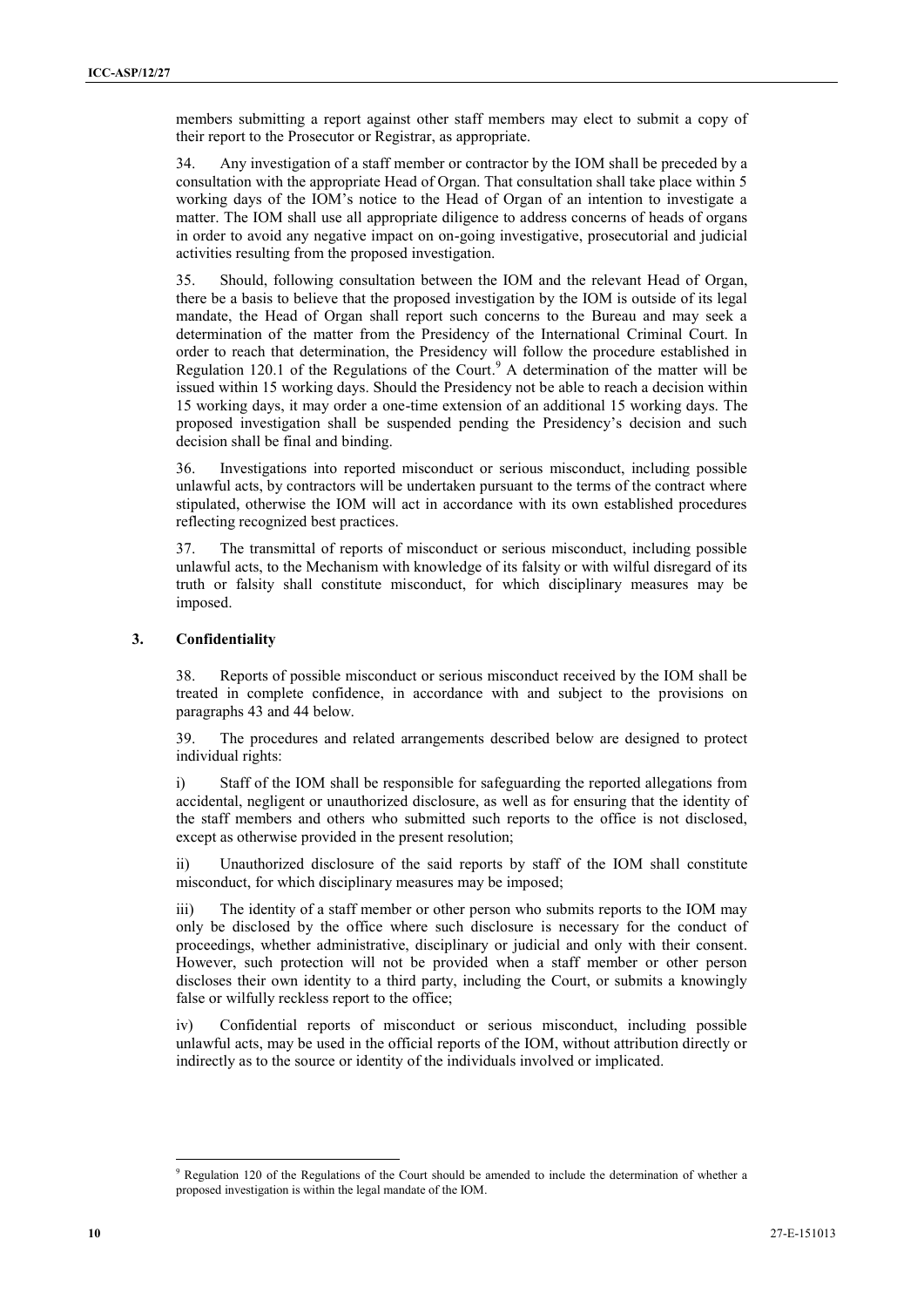#### **4. Recommendations and follow-up**

40. The results of investigations conducted by the IOM shall be transmitted to the Presidency, Registrar or Prosecutor of the Court, as appropriate, together with recommendations, including those for consideration of possible disciplinary or jurisdictional action.

41. Where criminal acts by elected officials, staff members or contractors of the Court are reasonably suspected to have occurred, the IOM shall hand over the results of the investigation to the Court. The IOM may recommend that the Court refer the matter for possible criminal prosecution to relevant national authorities, such as those of the State where the suspected criminal act was committed, the State of the suspect's nationality, the State of the victim's nationality and, where applicable, of the host State of the seat of the Court.

## **III. Mode of operation**

### **A. Operational independence**

42. The staff of the IOM shall have direct and prompt access to all elected officials, staff and contractors, and shall receive their full cooperation. Failure to provide such cooperation, without reasonable excuse, shall be duly reported upon and may result in disciplinary action.

43. Additionally, staff of the IOM shall have access to all (electronic or otherwise) Court records, files, documents, books or other materials, assets and premises, and shall have the right to obtain such information and explanations as they consider necessary to fulfil their responsibilities.

44. Any unauthorized disclosure of information shall constitute misconduct, for which disciplinary measures may be imposed.

45. Notwithstanding the provisions outlined in paragraphs 26 and 27 above, the right of access granted to the Mechanism shall be subject to confidentiality considerations envisaged by the Rome Statute in the context of judicial proceedings, a pre-existing obligation of confidentiality to the originator of the information or document, the safety and security of witnesses, victims and third parties, and the protection of national security information of State Parties.<sup>10</sup>

### **B. Reporting procedures**

46. The Independent Oversight Mechanism will submit quarterly activity reports directly to the Bureau and will submit a consolidated annual report on its operations to the Assembly. Within this annual report, the IOM shall also provide the Assembly with a comprehensive section on the internal evaluations carried out by the Court during that year.

47. All reports made by the IOM to the Bureau or Assembly shall respect the confidentiality of staff members, elected officials and contractors. All reports created in accordance with paragraph 45 shall be copied to the Presidency, the Prosecutor, the Registrar and the Committee on Budget and Finance.

48. Prior to submission of the annual report, the IOM shall circulate the draft of the annual report it proposes to submit to the Presidency, Prosecutor and Registrar. The Court shall have an opportunity to comment upon the draft report. The IOM shall duly consider any comments and inform the appropriate organ in case of any disagreement. The Court shall have the opportunity to provide its views on any matter contained in the report as an annex to the report.

 $10$  This includes articles, 54, 57, 64, 68, 72 and 93 of the Rome Statute.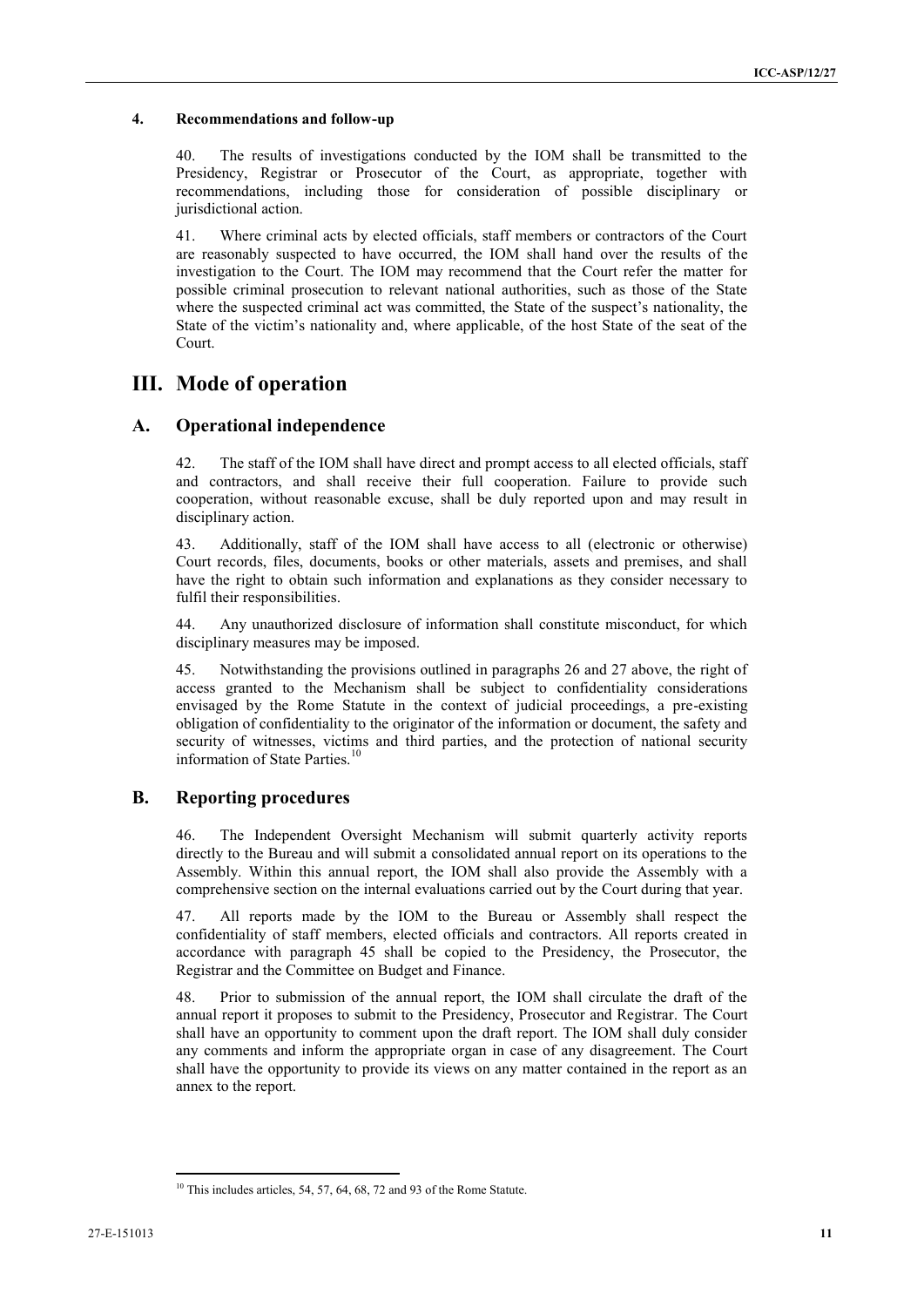### **C. Recommendations and follow-up**

49. The Presidency, Registrar or Prosecutor, as appropriate, shall provide the Head of the IOM twice yearly with written updates regarding the follow-up of disciplinary procedures involving cases previously investigated by the IOM, together with information, if any, on the application of sanctions made in individual cases.

50. The President, Registrar or Prosecutor, as appropriate, shall also provide the Head of the IOM with an annual written update regarding the implementation of recommendations made in the course of any inspection, evaluation or review process undertaken by the IOM or by an external panel coordinated by the IOM.

# **IV. Staff and budget**

51. The Head of the IOM shall be selected by the Bureau of the Assembly.

52. The evaluation of the work performance of the Head of the Mechanism shall be undertaken by the President of the Assembly. The Head of the IOM may be removed only for cause and by the decision of the Bureau of the Assembly.

53. Any complaints regarding the actions of the Head of the IOM shall be submitted to the President of the Assembly, who shall assess such complaints for impact on any investigation and the possibility of investigative misconduct, as well as any performance implications.<sup>11</sup> The President of the Assembly shall submit a copy of all such complaints and a report of the outcome thereof to the heads of organs. Such reports will be treated as confidential.

54. All staff members of the IOM are considered staff of the Court. As such, their appointment, conditions of employment and standard of conduct must be in accordance with the Staff and Financial Regulations and Rules and relevant administrative issuances of the Court. Therefore, as part of the Court, the staff of the IOM shall enjoy the same rights, duties, privileges and immunities, benefits of all staff members. The Registry shall facilitate any administrative arrangements.

55. By resolution ICC-ASP/8/Res.1,<sup>12</sup> the Assembly established the IOM as a separate and distinct new major programme budget to recognize and ensure its operational independence.

56. Future programme budget proposals for the provision of adequate resources for the effective functioning of the Mechanism shall be submitted by the Head of the office for consideration by the relevant Court entities according to established procedures for final review and approval by the Assembly.

57. The Head of the IOM shall have delegated certifying authority for all of the accounts of the office, which are subject to internal and external auditing established for the Court.

58. The Head of the IOM shall exercise control over personnel and resources of the office that is necessary to achieve its objectives, in accordance with the Staff and Financial Regulations and Rules of the Court.

# **V. Final provisions**

59. In the conduct of its duties, the IOM shall respect the individual rights and all conditions of employment for elected officials, staff members and contractors, and shall act with strict regard for fairness and due process.

<sup>&</sup>lt;sup>11</sup> Investigative misconduct is any material deviation from prescribed norms, procedures or practices in an investigation that is perpetrated intentionally or with reckless disregard for proper practices. In some instances, investigative misconduct may also constitute unsatisfactory conduct as provided for in the Staff Regulations and Rules of the Court and such conduct shall be duly addressed within the existing disciplinary structure of the Court by the Registrar upon the recommendation of the President of the Assembly of States Parties.

<sup>12</sup> *Official Records ... Eighth session ... 2009* (ICC-ASP/8/20), vol. I, part II.